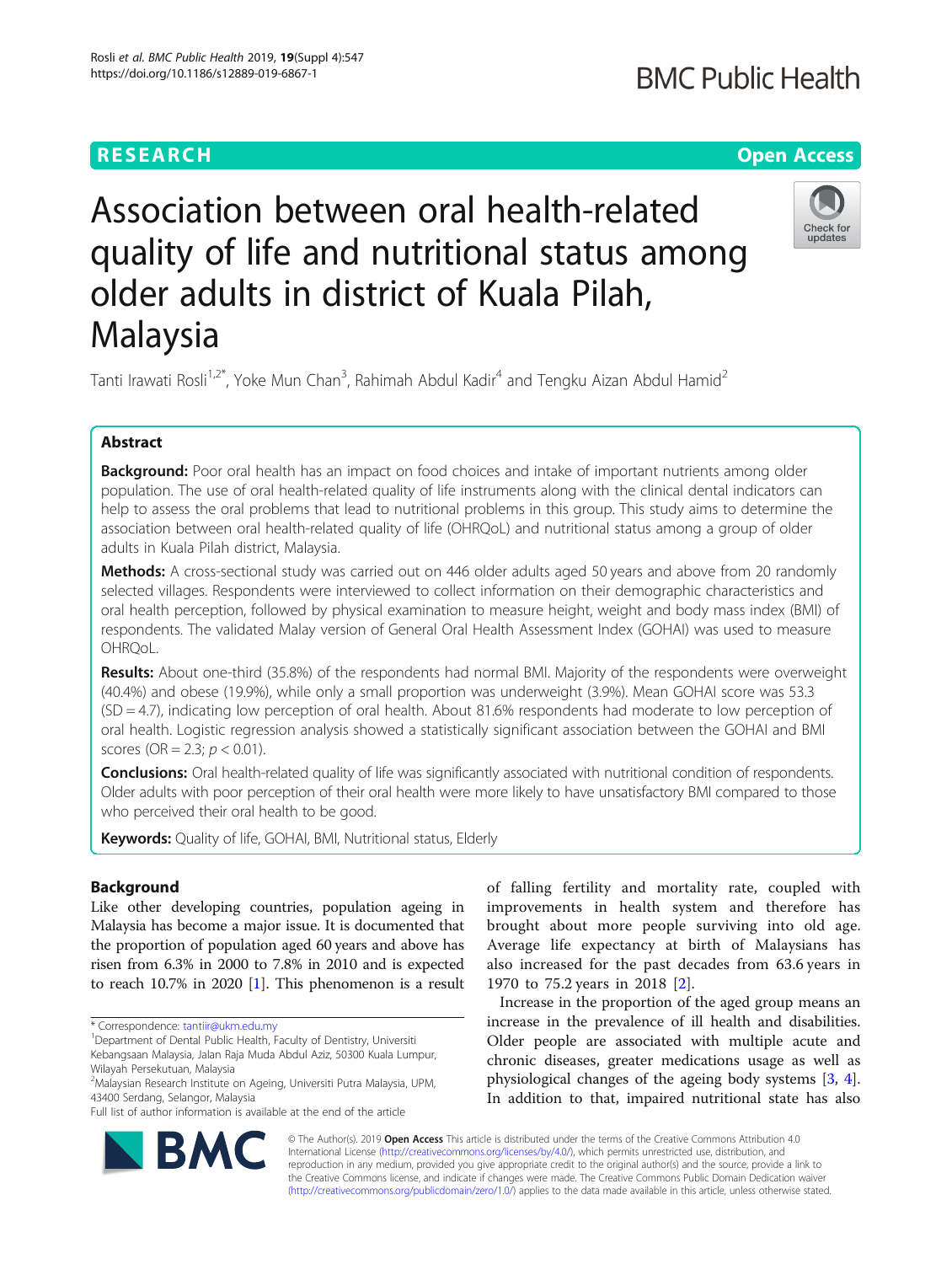become a significant problem among elderly worldwide [[5,](#page-6-0) [6\]](#page-6-0). In Malaysia, findings from the recent National Health and Morbidity Survey, NHMS, in 2015 showed that approximately 52.35% of older adults aged 60 years and above were overweight and obese [[7\]](#page-6-0).

Existing evidence indicated that several factors may have influence on nutritional status and healthy eating habit among elderly in the community. Oral health, as one of the associated factors, plays an important role in nutritional intake of older people. Poor oral health may expose the group at risk to underweight [\[8](#page-6-0)] or obese [\[9](#page-6-0)]. Reduced number of teeth and posterior occluding teeth among this group also had shown to affect their chewing ability leading to altered food choices and compromised nutritional status [[10\]](#page-6-0). In addition to the clinical indicators, the impact of poor oral health on dimensions of quality of life also has been more pronounced among older people. Compromised dentition can lead to functional limitation (trouble biting and chewing food), psychological impacts (uncomfortable eating in front of others), pain and discomfort (discomfort when eating) and behavioural impacts (limit kinds or amount of foods) [\[11\]](#page-6-0).

In recent decades, researchers have included the subjective assessment of psychological and social impacts as part of the analysis of oral health and nutritional status. Therefore, the oral health-related quality of life (OHR-QoL) instruments can complement the objective clinical measurements and be used as a predictor of malnutrition in the aged population [[12\]](#page-6-0). The Geriatric Oral Health Assessment Index, GOHAI, is one of the OHR-QoL measurements that has been widely used in studies on self-perception of oral health among older population [[13\]](#page-6-0). The internal consistency and validity of GOHAI have been shown to be satisfactory in several languages like Arabic, Japanese and Malay studies [\[14](#page-6-0)–[16\]](#page-6-0). Several researchers have also used GOHAI when assessing the association between the impacts of oral conditions to nutritional status, as each of the GOHAI dimension focus on problems related to diet and nutrition like trouble biting or chewing food, discomfort when eating, uncomfortable eating in front of people and limit kinds or amounts of food [\[12,](#page-6-0) [17\]](#page-6-0).

Body mass index, BMI, has been widely used for assessing the nutritional status of older adults in epidemiological studies [[18](#page-6-0), [19](#page-6-0)]. It is considered as the most practical tool because of its simplicity and low cost [\[20](#page-6-0)]. Furthermore, BMI classification of body size like overweight and obese had contributed to increase in awareness of fatness problem, leading to more successful epidemiological and intervention research related to health outcomes [\[21](#page-6-0)].

As both oral health and nutritional status are strongly related to healthy behaviours, it is hypothesised that

those who have poorer oral health may be less likely to be conscious about their diet. Therefore, the aim of this study was to assess the association between oral health-related quality of life and nutritional status among a group of community-dwelling older adults in the district of Kuala Pilah.

#### Methods

This cross-sectional study was conducted in the district of Kuala Pilah, Negeri Sembilan. The state of Negeri Sembilan is located at the west coast region of Peninsular Malaysia. Negeri Sembilan comprised of seven districts and is known to have a heterogeneous population in terms of ethnic groups and rural-urban distribution. Based from the 2010 Census of Malaysia, 19.1% of the population in Negeri Sembilan are older adults aged 50 years and above [[1\]](#page-6-0). The district of Kuala Pilah was chosen as it has the highest percentage of older adults more than 50 years of age  $(25.8\%; n = 16,499)$  among other districts in Negeri Sembilan.

Individuals aged 50 years and above, Malaysian, had been living in the selected areas for at least one year and could communicate clearly in Bahasa Malaysia were included in this study. Global studies on health and aging in several lower and upper-middle countries have also included aging adults aged 50 years and above as their respondents [\[22\]](#page-6-0). Those who were mentally ill and with other conditions that could affect the history taking and anthropometric measurements were excluded.

Based on a formula [[23\]](#page-6-0) used to calculate the adequate sample size in cross-sectional studies,  $n = z^2 \times P(1-P)/d^2$ , where n is the sample size, z is the level of confidence at 95%, P is the estimated prevalence (51% prevalence of unsatisfactory body mass index among older adults) [[24\]](#page-7-0), and d is precision of 5%, the estimated sample size was 384. With estimation of 15% non-response subjects, a sample size of 442 was required for this study.

Respondents were recruited using a two-stage cluster sampling. Two sub-districts of Kuala Pilah, Pilah and Johol, were included for sample selection and from each sub-district, 10 villages were randomly selected. Both the sub-districts have similar socio-economic background as well as the number of older adults residing in the areas. Through the head villages, all the older adults within the selected villages were invited to participate in a health and dental screening programme at their respected community halls. Prior to the interview and examination, respondents were briefed on the aim and conduct of the study. Those who agreed to participate and matched the selection criteria were included.

Approval to conduct the study was obtained from the Medical Research Ethics Committee, Faculty of Medicine and Health Sciences, Universiti Putra Malaysia (UPM/FPSK/PADS/T7-MJKEtikaPer/F01(IG\_Mei(10)03)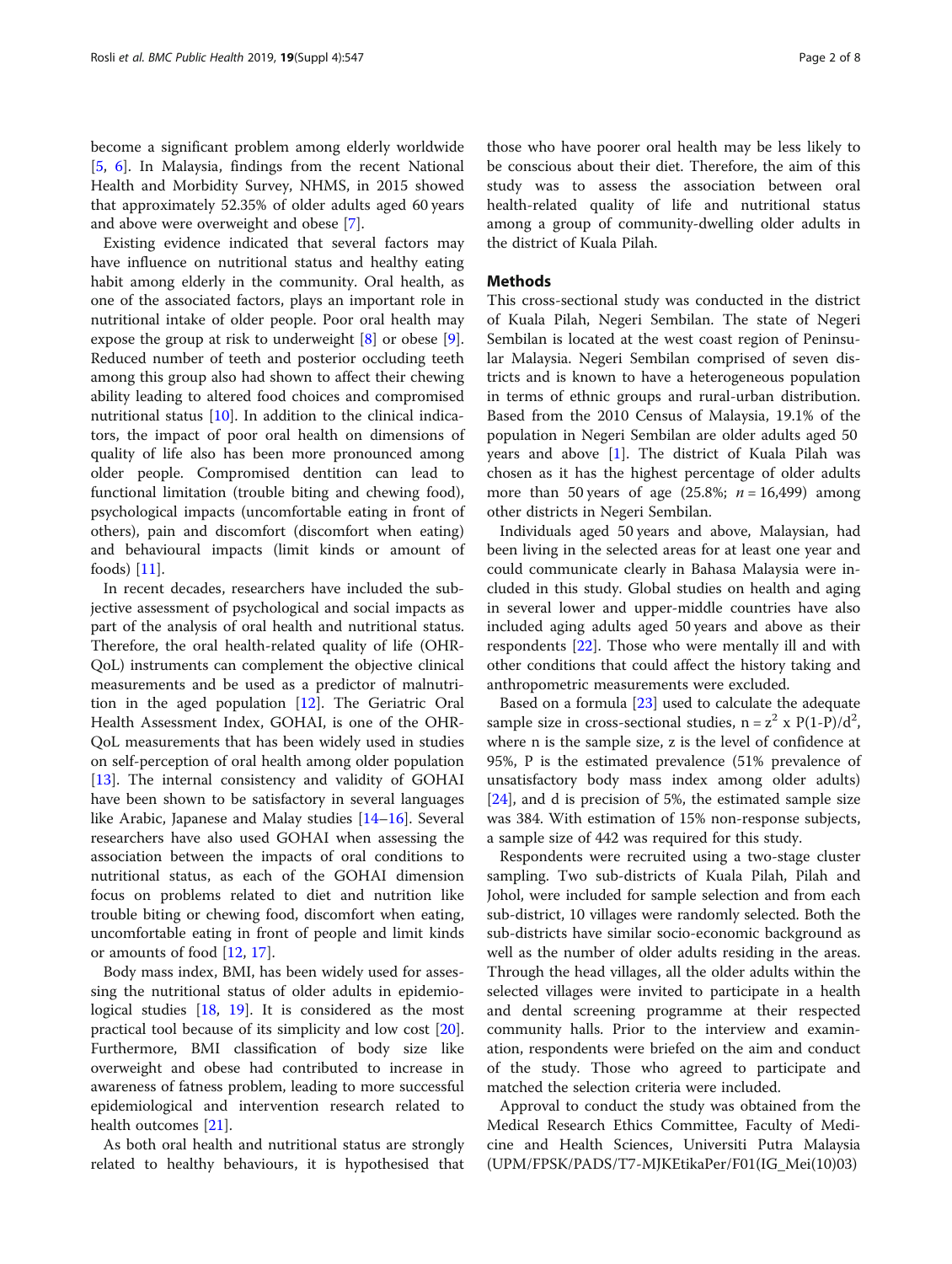and all the respondents provided written informed consent. Data gathered included socio-demographic characteristics, oral health status, oral health-related quality of life and body mass index.

#### Socio-demographic and oral health-related quality of life

Data on socio-demographic and oral health-related quality of life were attained from the face-to-face questionnaire interview. Demographic variables involved items such as gender, age, ethnic group, educational level, living arrangement and medical conditions like hypertension, coronary heart disease, diabetes, asthma and arthritis. The 12-item Malay version of GOHAI was used to measure the oral health-related quality of life of the respondents in the past 3 months [[16\]](#page-6-0). It consisted of three dimensions: physical function (4 items), psycho-social function (5 items) and, pain and discomfort (3 items). A five point Likert scale (always, often, sometimes, seldom and never) was used for measurement of the GOHAI index. The total GOHAI score was determined by summing the final score of each 12 items, ranged from 12 to 60. Higher score indicates better oral health-related quality of life. The scales for three of the positively worded items in the GOHAI (able to swallow comfortably, pleased with appearance of teeth and able to eat any kind of food) were reversed so that a higher score can reflect better self-reported oral health. For the analysis in this study, a dichotomous category of GOHAI was used whereby older adults with a score of 57 and more were identified as having 'high perception' of oral health, while those who scored between 12 and 56 were identified as having 'low perception' [[12,](#page-6-0) [17\]](#page-6-0). Oral examination was carried out to determine the number of teeth in the oral cavity (teeth present and total tooth loss). Only one examiner was involved with clinical oral examination and demonstrated high intra-examiner consistency (Kappa value of 0.96).

#### Body mass index

BMI was used to assess the nutritional status of the respondents. Respondents were measured for their standing height and weight, and readings were then used to calculate their BMI [weight  $(kg)$  / height  $(m^2)$ ]. The measurements were based on the Third National Health and Morbidity Survey format for anthropometrics measurement [\[25](#page-7-0)]. Weight was measured using Tanita 318 scale. The scale was checked for accuracy and calibrated prior to the start of the study. The respondents were asked to remove heavy items of clothing e.g. shoes and jackets, any heavy jewellery, keys and coins. After the scale was switched on and the zero reading displayed, the respondent was asked to stand on the scale. Weight was then recorded to the nearest 0.1 kg. The respondent was required to step off the scale and the first reading from the scale's memory was cleared. The procedure was repeated and a second measurement made for an average reading. Height was measured using the SECA 206 portable body meter. The respondents were requested to stand straight, their feet together, arms loosely at their side, and with the head and back straight against the vertical surface of the wall. The respondent's head was positioned in the Frankfort plane horizontally and once the correct position was achieved, the head plate was lowered until it touched the top of the respondent's head. The measurement of height was recorded to the nearest 0.1 cm. The procedures were repeated and a second measurement made for an average reading. The WHO 2000 classification [\[26](#page-7-0)] was used to classify BMI into underweight (≤18.4 kg/m<sup>2</sup>), normal (18.5–24.9 kg/m<sup>2</sup>), overweight  $(25.0-29.9 \text{ kg/m}^2)$  and obese  $(\geq 30.0 \text{ kg/m}^2)$ . BMI was further classified into two groups, satisfactory and unsatisfactory. Those who were underweight, overweight and obese were categorized as having unsatisfactory BMI.

Statistical analysis was performed using SPSS version 22.0. Descriptive statistics were determined, such as means and standard deviation (SD) for continuous variables and frequency and percentages for categorical variables. Associations between categorical variables were assessed with the Chi-square test of independence. The significance level was set at  $p < 0.05$ . A multiple logistic regression was constructed to evaluate the ability of GOHAI to predict unsatisfactory nutritional status among the older adults. BMI (satisfactory and unsatisfactory) was the dependent variable, while age group (50–69/70 & above), self-reported chronic disease (yes/no), dental status (dentate/edentate) and total GOHAI score (high/low) were the independent variables included in the model. Confidence interval (CI) at 95% of the odds ratio (OR) and  $p$ -value of the association were obtained to make inferences to the study population.

#### Results

A total of 446 older adults participated in the study with 42.6% were men and 57.4% were women. The mean age was 63.2 years (SD 9.6). Majority (41.0%) of the respondents were in the age group of 50–59 years while only 4.9% in the oldest age group (> 80 years old). In relation to formal educational level, 9.6% had never attended school, 84.8% were with primary and secondary level of education and only a small proportion (5.6%) had tertiary education level. About 58.1% reported that they suffered from at least one medical condition.

The mean GOHAI score was 53.3 (SD 4.7). The mean score in those with satisfactory BMI was 53.9 (SD 4.9) and 52.9 (SD 4.5) in unsatisfactory BMI ( $p < 0.05$ ). High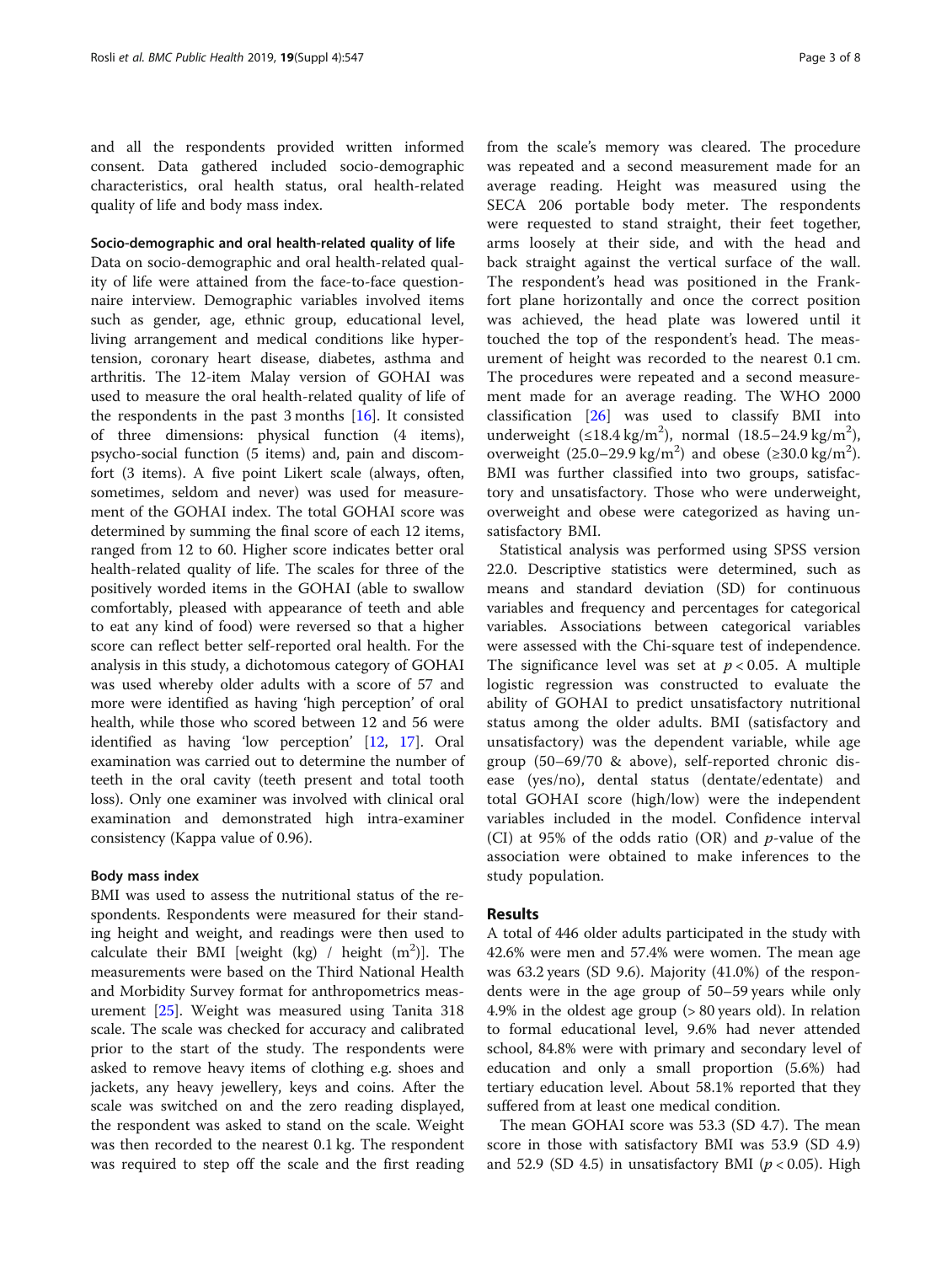proportion of the respondents (74.2%) had poor perception (GOHAI < 57) of oral health. Only 8.1% obtained a maximum score of 60, indicating no impact from oral conditions.

The mean BMI was  $26.3 \text{ kg/m}^2$  (SD 4.6). Majority of the respondents were overweight and obese, 40.4 and 19.9% respectively, 35.8% had normal body mass index and only 3.9% were underweight. Table 1 presents the demographic, oral health and nutritional characteristics of the older adults.

Table 2 summarizes the differences between satisfactory and unsatisfactory BMI by socio-demographic characteristics and dental status. Younger age group and with medical problems were significantly associated with having unsatisfactory BMI  $(p < 0.05)$ . A significant association was also observed between total GOHAI score and BMI ( $p < 0.001$ ).

Table [3](#page-4-0) shows the differences between respondents with satisfactory and unsatisfactory BMI for the

Table 1 Demographic characteristics, dental status and BMI of the study population

| Items                 | n (%)          |
|-----------------------|----------------|
| Sex                   |                |
| Male                  | 190 (42.6)     |
| Female                | 256 (57.4)     |
| Age group             | 63.2 $(9.6)^a$ |
| $50 - 59$             | 183 (41.0)     |
| $60 - 69$             | 133 (29.8)     |
| $70 - 79$             | 108 (24.2)     |
| 80 & above            | 22 (4.9)       |
| Education level       |                |
| No formal education   | 43 (9.6)       |
| Primary & secondary   | 378 (84.8)     |
| Tertiary              | 25 (5.6)       |
| Medical condition     |                |
| Yes                   | 259 (58.1)     |
| No                    | 187 (41.9)     |
| Dental status         |                |
| Dentate               | 356 (81.7)     |
| Edentate              | 80 (18.3)      |
| Total GOHAI score     |                |
| High perception       | 115 (25.8)     |
| Low perception        | 331 (74.2)     |
| Body mass index (BMI) |                |
| Normal                | 157 (35.8)     |
| Underweight           | 17(3.9)        |
| Overweight            | 177 (40.4)     |
| Obese                 | 87 (19.9)      |

Table 2 Association between demographic characteristics and dental status with BMI

| Variables           | Satisfactory BMI<br>n(%) | Unsatisfactory BMI<br>n(%) | $p$ -value |  |
|---------------------|--------------------------|----------------------------|------------|--|
| Sex                 |                          |                            |            |  |
| Male                | 68 (43.3)                | 117(41.6)                  | 0.734      |  |
| Female              | 89 (56.7)                | 164 (58.4)                 |            |  |
| Age Group           |                          |                            |            |  |
| $50 - 59$           | 56 (35.7)                | 123 (43.8)                 | $0.010*$   |  |
| $60 - 69$           | 43 (27.4)                | 89 (31.6)                  |            |  |
| $70 - 79$           | 45 (28.6)                | 62(22.1)                   |            |  |
| 80 & above          | 13(8.3)                  | 7(2.5)                     |            |  |
| Education level     |                          |                            |            |  |
| No formal education | 16(10.2)                 | 27(9.6)                    | 0.407      |  |
| Primary & secondary | 129 (82.2)               | 241 (85.8)                 |            |  |
| Tertiary            | 12(7.6)                  | 13(4.6)                    |            |  |
| Medical condition   |                          |                            |            |  |
| Yes                 | 80 (51.0)                | 174 (61.9)                 | $0.026*$   |  |
| No                  | 77 (49.0)                | 107 (38.1)                 |            |  |
| Dental status       |                          |                            |            |  |
| Dentate             | 122 (78.2)               | 228 (83.8)                 | 0.147      |  |
| Edentate            | 34 (21.8)                | 44 (16.2)                  |            |  |
| <b>GOHAI</b> score  |                          |                            |            |  |
| High perception     | 56 (35.7)                | 55 (19.6)                  | $< 0.001*$ |  |
| Low perception      | 101 (64.3)               | 226 (80.4)                 |            |  |

\*Significant at  $p$ -level < 0.05

percentage of responses for each of the GOHAI item. Compared to respondents who had satisfactory BMI, those with unsatisfactory BMI restricted more frequently the types of food they take and experienced more problems with biting or chewing  $(p < 0.01)$ . Results in Table [3](#page-4-0) also shows that respondents with unsatisfactory BMI were more frequently worried and self-conscious about their teeth, gums and dentures, used medications to relieve their pain and unable to eat any kinds of foods. Nevertheless, no significant differences were observed.

A multiple logistic regression was constructed to evaluate the ability of GOHAI to predict unsatisfactory nutritional status among the older adults. The Hosmer and Lemeshow goodness-of-fit test was used to assess whether the final model accurately fits the data used. After adjusting for age, medical condition and dental status, a significant association was found between total GOHAI score and BMI. Respondents with lower total GOHAI score (low perception of oral health) were more likely to experience unsatisfactory BMI (Adjusted OR = 2.31; 95% CI 1.46, 3.64;  $p < 0.01$ ) (Table [4\)](#page-4-0).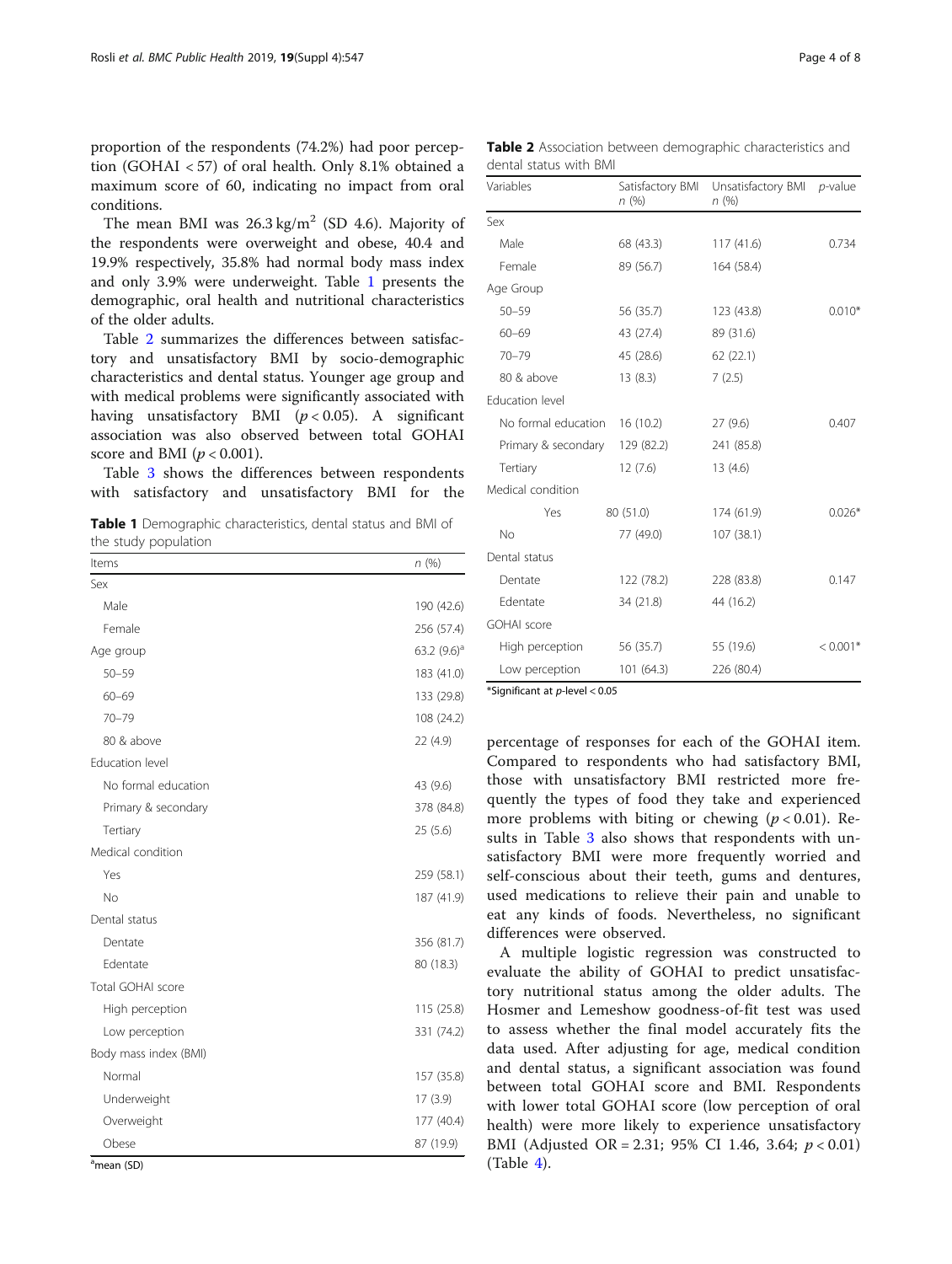<span id="page-4-0"></span>Table 3 Percentage of responses of to each item of GOHAI based on BMI

| <b>GOHAI</b> items                       | Satisfactory BMI |                | Unsatisfactory BMI |      |                | р       |          |
|------------------------------------------|------------------|----------------|--------------------|------|----------------|---------|----------|
|                                          |                  | $\overline{2}$ | 3                  |      | $\overline{2}$ | 3       |          |
| Physical function                        |                  |                |                    |      |                |         |          |
| Limit the kinds of food                  | 14.0             | 40.8           | 45.2               | 14.2 | 56.2           | 29.5    | $0.003*$ |
| Trouble biting or chewing                | 15.9             | 41.4           | 42.7               | 15.7 | 56.5           | 27.8    | $0.003*$ |
| Able to swallow comfortably              | 94.9             | 5.1            | $\circ$            | 95.7 | 4.3            | $\circ$ | 0.812    |
| Unable to speak clearly                  | 0.6              | 10.8           | 88.6               | 1.1  | 8.9            | 90.0    | 0.733    |
| Psychosocial                             |                  |                |                    |      |                |         |          |
| Limit contacts with people               | 0.6              | 10.8           | 88.6               | 0.4  | 8.9            | 90.7    | 0.733    |
| Pleased with appearance of teeth         | 100.0            | $\circ$        | $\circ$            | 99.6 | 0.4            | $\circ$ | 0.642    |
| Worried about teeth, gums or denture     | 0                | 15.3           | 84.7               | 2.1  | 12.8           | 85.1    | 0.149    |
| Self-conscious of teeth, gums or denture | $\Omega$         | 13.4           | 86.6               | 0.7  | 12.1           | 87.2    | 0.535    |
| Uncomfortable eating in front of others  | 0.6              | 11.5           | 87.9               | 0.4  | 9.3            | 90.3    | 0.692    |
| Pain/Discomfort                          |                  |                |                    |      |                |         |          |
| Able to eat any kind of food             | 73.2             | 26.1           | 0.6                | 67.3 | 32.0           | 0.7     | 0.426    |
| Use of medication to relieve pain        | 1.3              | 15.9           | 82.8               | 2.8  | 17.1           | 80.1    | 0.531    |
| Sensitive to hot, cold or sweet foods    | 7.0              | 26.8           | 66.2               | 4.6  | 24.6           | 70.8    | 0.463    |

1-Always & often 2-Sometimes & seldom 3-Never

\*significant at  $p$ -level  $< 0.05$ 

#### Discussion

In this study, older adults with poor perception of their oral health had unsatisfactory BMI. Consistent results were also observed in other studies that evaluated the association between OHRQoL and nutritional status in older population [[8,](#page-6-0) [17\]](#page-6-0). Respondents with poor GOHAI score were shown to be at risk of nutritional deficiencies. However, most of these studies used Mini-Nutritional Assessment (MNA) for measuring nutritional status,

Table 4 Multiple logistic regression analysis for the association between total GOHAI score and unsatisfactory BMI

| Variables                               | Adjusted Odd Ratio <sup>a</sup> | 95% of CI for OR | $p$ value  |  |  |
|-----------------------------------------|---------------------------------|------------------|------------|--|--|
| Age groupb                              |                                 |                  | $0.011*$   |  |  |
| $50 - 69$                               | 1.84                            | 1.15, 2.94       |            |  |  |
| 70 & above                              | 1.0                             |                  |            |  |  |
| Medical condition <sup>b</sup>          |                                 |                  | $0.016*$   |  |  |
| Yes                                     | 1.67                            | 1.10, 2.52       |            |  |  |
| <b>No</b>                               | 1.0                             |                  |            |  |  |
| Dentate status <sup>b</sup>             |                                 |                  | 0.43       |  |  |
| Dentate                                 | 1.0                             |                  |            |  |  |
| Edentate                                | 0.80                            | 0.47, 1.39       |            |  |  |
| Perception of oral health (GOHAI score) |                                 |                  |            |  |  |
| High                                    | 1.0                             |                  | $< 0.001*$ |  |  |
| Low                                     | 2.31                            | 1.46, 3.64       |            |  |  |

<sup>a</sup>The multiple logistic regression model is reasonably fit with Hosmer-Lemeshow goodness of fit.  $(\chi^2(8) = 10.968; p = 0.204)$ , area under ROC = 0.67<br>b there is no significant interaction between age group modical condition a

<sup>b</sup>There is no significant interaction between age group, medical condition and dentate status (Controlled variables)

thus comparison can only be made on the risk of nutritional deficit and not the actual BMI score.

Association between impacts of oral health on the quality of life with nutritional status have been established in several studies [[8,](#page-6-0) [27\]](#page-7-0). As most of the impacts were related to eating and chewing, impaired nutrients intake could be evident among the elderly group. GOHAI evaluates the impact of oral conditions on the dimensions of oral health-related quality of life. The index focuses mainly on mastication-related problems in all dimensions – limit on types and amount of food, difficulties with biting or chewing food, discomfort when eating or swallowing and feeling uncomfortable eating in front of others. A high prevalence of these problems was reported among all the GOHAI items [[14](#page-6-0), [16,](#page-6-0) [28\]](#page-7-0) and therefore would present a strong association between the OHRQoL measure and nutritional status. Similarly, in the present study, older adults with unsatisfactory BMI had shown significant difference in relation to the frequency of restriction of food and chewing problems. In Malaysia, rice, fish, green vegetables, bread and local *kuih* were among the common food consumed in a day [\[29\]](#page-7-0). As most of older adults have compromised dentition, avoidance of these food due to limited number of teeth is more likely to occur.

Cousson et al in 2012 examined two groups of elderly, fully dentate and complete denture wearers, to identify the factors associated with risk of malnutrition. Findings revealed that fully dentate elderly individuals have better GOHAI score, indicating less impact of oral conditions on their oral health-related quality of life. Elderly with least risk of malnutrition were those fully dentate, living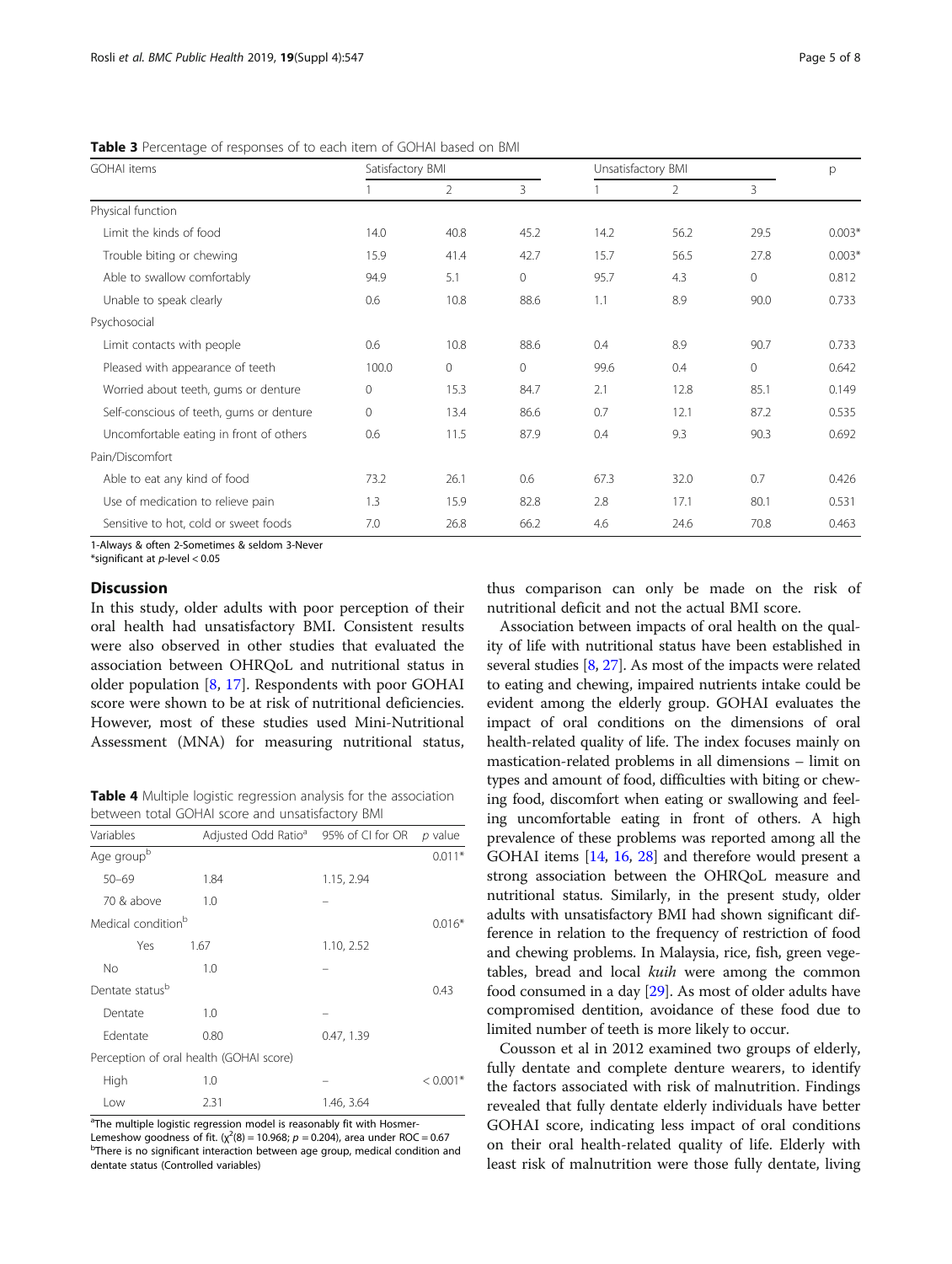in a couple and have high mean GOHAI score [\[30](#page-7-0)]. Similar findings were highlighted in an Australian study in which older adults with better perception of oral health (higher GOHAI score) were among those at least risk of malnutrition (lower MNA score) [[31](#page-7-0)]. As both oral health and nutritional status are strongly related to healthy behaviours, these findings may also suggest that those who have poorer oral health may be less likely to be conscious about their diet. However, a causal relationship between malnutrition and OHRQoL could not be explained as both studies were cross sectional in design, thus future longitudinal research are required to address the association.

Clinical measurements like reduced number of teeth and occluding teeth, dental caries and periodontal disease have been commonly linked to nutritional deficit [[32\]](#page-7-0). Decline in the oral health characteristics could lead to negative self-perception of oral health as defined by the GOHAI [[33](#page-7-0)]. Beside the above mentioned clinical parameters, it can also be suggested that poor self-perception on oral health was one of the variables associated with nutritional deficiencies. Therefore, it is evident that OHRQoL instruments can complement the objective clinical measurements and be used as a predictor of malnutrition especially in the aged population.

Contrarily, no association was found between OHR-QoL measurements and nutritional status among older adults in some studies [[34,](#page-7-0) [35\]](#page-7-0). This may be explained by the various factors affecting food choices and intakes among elderly, like general health, socioeconomic factors, taste and control over food preparation [[36\]](#page-7-0). There may also be lack of knowledge on nutritive value of foods consumed among the older individuals, putting them still at risk of malnutrition regardless of their oral perceptions. Furthermore, the sample size in the previous study was small and therefore results might not be parallel to the present study.

Findings from this study also highlighted that majority of the respondents were overweight and obese (40.4 and 19.9% respectively). One of the possible reasons may be due to the level of education among respondents in which 55.1% of them have only primary or without formal education. Level of education has influence on elder's nutrition knowledge and practice, giving impact to their nutritional health [\[37](#page-7-0)]. It was reported that 73% of Malaysians elderly have poor nutrition knowledge and this was significantly correlated with educational status [[38\]](#page-7-0). Similarly, poor oral health status was associated with low education level and may have positive impact on general and oral health-related quality of life [[39\]](#page-7-0).

In Malaysia, the National Oral Health Survey of Adults, NOHSA (2010) has reported the impacts of oral conditions on the oral health-related quality of life of the population studied. More than one quarter of the

respondents (29.3%) had experienced at least one or more impact and the proportion increased with age [\[40](#page-7-0)]. Similar to the earlier NOHSA data in 2000, 54.3% of elderly aged 75 years and above complained of oral functional limitations. Among those with oral functional limitations, majority (19.6%) reported problems with chewing hard foods. Of those who reported problems with chewing, edentulous elderly without dentures had the most impact (85.7%) compared to edentate with dentures and dentate groups [\[41](#page-7-0)]. These unfavourable results for chewing-related problems should alert the dental practitioners of the possibility of nutritional problems especially in the aged populations. Despite of the high impact of oral conditions on OHRQoL, utilization of dental care service by the elderly remains low [\[41](#page-7-0)]. Similar report showed that utilization of oral care services among older people in Malaysia was the lowest compared to younger population. Further studies focusing on ways to eliminate barriers and encourage uptake of dental services need to be developed.

The study also indicated that older adults with unsatisfactory BMI significantly decreased with advancing age. This pattern is consistent with the local data of NHMS 2015 study in which the reason could be due to the fact that older individuals with unsatisfactory BMI, for example obesity, had died earlier because of chronic diseases related to the condition like cardiovascular diseases, thus leaving the non- obese individuals with a higher survival rate in the older age group [[42\]](#page-7-0).

Despite the associations observed, one of the limitation of this study was it could not establish a causal relation between OHRQoL and nutritional status as its cross-sectional design. Longitudinal studies may be needed to further explore the relationship. As cluster sampling technique was applied in the study, sampling error could also occur and lead to over- or under-represented in the final conclusion. Nevertheless, both selected sub-districts have similar socio-economic background as well as the number of respondents. Another limitation was the use of self-reported tools to measure the oral health-related quality of life among the respondents. The GOHAI has potential bias as they rely on respondents' memory and ability to identify the oral health impacts [[43](#page-7-0)]. Furthermore, older people are associated with high prevalence of hearing and memory problems which may lead to additional sources of bias. Nevertheless, highly trained interviewers were used to conduct such procedures to improve reliability of the study. Moreover, it can yield relevant information on the self-perceived oral impacts among older population especially in relation to masticatory ability. To date, local data on self-perception of oral health among the older age group is very scant, so therefore it could add to the limited literature on oral health and nutrition at the community level.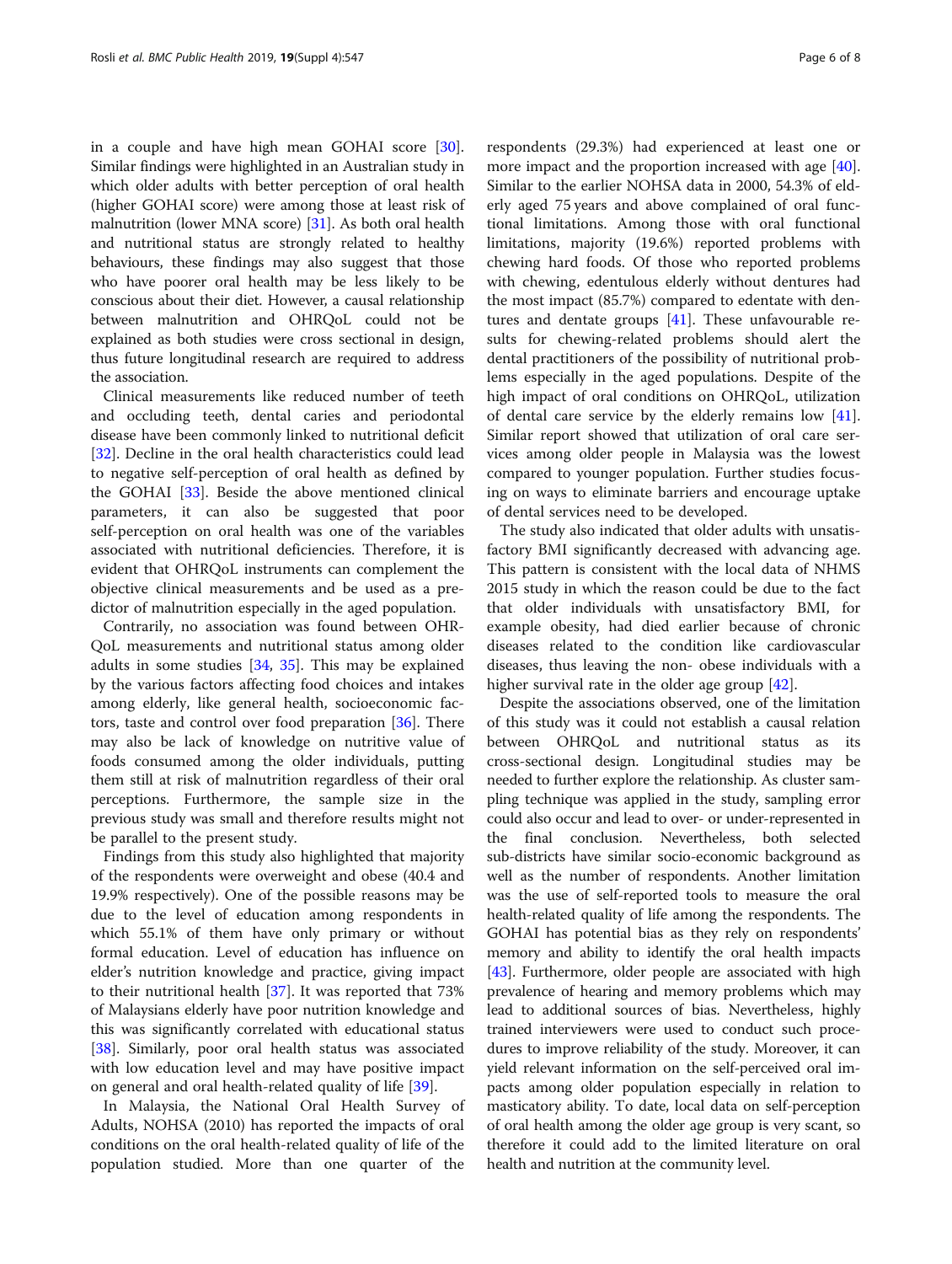#### <span id="page-6-0"></span>Conclusion

In conclusion, this study suggested that older adults with poor perception of oral health were more likely to have unsatisfactory BMI. The application of oral health-related quality of life instruments together with objective clinical measurements need to be emphasized as it could be utilised as oral health predictors that might lead to impaired nutrition in the older population.

#### Abbreviations

BMI: Body mass index; GOHAI: Geriatric Oral Health Assessment Index; NHMS: National Health and Morbidity Survey; NOHSA: National Oral Health Survey of Adults; OHRQoL: Oral health-related quality of life

#### Acknowledgements

We thank all heads of villages involved in the district of Kuala Pilah for their assistance and also to all residents who participated in the study.

#### Funding

The authors acknowledged the financial assistance for publication received from the Research University Grant awarded by the Ministry of Health to the National University of Malaysia specifically for the Consortium of B40 Research (CB40R) under the auspice of B40 Grand Challenges (IDE 2018–01).

#### Availability of data and materials

The datasets used during the study are available from the corresponding author on reasonable request.

#### About this supplement

This article has been published as part of BMC Public Health Volume 19 Supplement 4, 2019: Health and Nutritional Issues Among Low Income Population in Malaysia. The full contents of the supplement are available online at [https://bmcpublichealth.biomedcentral.com/articles/supplements/](https://bmcpublichealth.biomedcentral.com/articles/supplements/volume-19-supplement-4) [volume-19-supplement-4](https://bmcpublichealth.biomedcentral.com/articles/supplements/volume-19-supplement-4).

#### Authors' contributions

TIR, YMC, RAK and TAAH contributed equally and have read and approved the final manuscript.

#### Ethics approval and consent to participate

This study was approved by the Medical Research Ethics Committee, Faculty of Medicine and Health Sciences, Universiti Putra Malaysia (UPM/FPSK/PADS/ T7-MJKEtikaPer/F01(IG\_Mei(10)03). Written consent were obtained from all the respondents.

#### Consent for publication

Not applicable.

#### Competing interests

The authors declare that they have no competing interests.

#### Publisher's Note

Springer Nature remains neutral with regard to jurisdictional claims in published maps and institutional affiliations.

#### Author details

<sup>1</sup>Department of Dental Public Health, Faculty of Dentistry, Universiti Kebangsaan Malaysia, Jalan Raja Muda Abdul Aziz, 50300 Kuala Lumpur, Wilayah Persekutuan, Malaysia. <sup>2</sup>Malaysian Research Institute on Ageing, Universiti Putra Malaysia, UPM, 43400 Serdang, Selangor, Malaysia. <sup>3</sup>Department of Nutrition and Dietetics, Faculty of Medicine and Health Sciences, Universiti Putra Malaysia, UPM, 43400 Serdang, Selangor, Malaysia. 4 Faculty of Dentistry, Lincoln University College, No 2, Jalan Stadium, SS 7/15 Kelana Jaya, 47301 Petaling Jaya, Selangor, Malaysia.

#### Published: 13 June 2019

#### References

- Population and housing census of Malaysia: Population distribution and basic demographic characteristics 2010. Department of Statistics Malaysia. 2011. Kuala Lumpur.
- 2. Current population estimates 2017. Department of Statistics Malaysia. 2018. Kuala Lumpur.
- 3. Husin NM, Shahar S, Din NC, Singh DKA, Chin AV, Razali R, et al. Incidence and predictors of multimorbidity among a multi-ethnic population in Malaysia: a community-based longitudinal study. Aging Clin Exp Res. 2019;31:215.
- 4. Lim LM, McStea M, Chung WW, Azmi NN, Aziz SAA, Alwi S, et al. Prevalence, risk factors and health outcomes associated with polypharmacy among urban community-dwelling older adults in multi-ethnic Malaysia. PLoS One. 2017;12:3.
- 5. Mohd Fakhruddin NNIN, Shahar S, Aziz NAA, Yahya HM, Rajikan R. Which aging group prone to have inadequate nutrient intake? Sains Malaysiana. 2016;45:1381–91.
- 6. Mitri R, Boulos C, Adib SM. Determinants of the nutritional status of older adults in urban Lebanon. Geriatr Gerontol Int. 2017;17:424–32.
- 7. Chan YY, Lim KK, Lim KH, Teh CH, Kee CC, Cheong SM, et al. Physical activity and overweight / obesity among Malaysian adults: findings from the 2015 National Health and morbidity survey (NHMS). BMC Public Health. 2017;17:733.
- 8. El Osta N, Hennequin M, Tubert-Jeannin S, Naaman NB, El Osta L, Geahchan N. The pertinence of oral health indicators in nutritional studies in the elderly. Clin Nutr. 2014;33:316–21.
- 9. Peruchi CT, Poli-Frederico RC, Cardelli AA, Fracasso MD, Bispo CG, Neves-Souza RD, et al. Association between oral health status and central obesity among Brazilian independent-living elderly. Braz Oral Res. 2016;30:1.
- 10. Rosli TI, Chan YM, Kadir RA, Hamid TAH. Association between tooth loss and body mass index among older adults in Kuala Pilah, Negeri Sembilan. Malaysian J Health Sci. 2018;16:81–6.
- 11. Hew PF, Lee JE, Tew IM, Ahmad R, Aziz AFA, Sais SM, et al. Impact of tooth loss and preferences for tooth replacement among clinic attendees at a public university. J Dent Indonesia. 2018;25:108–13.
- 12. Gil-Montoya JA, Subira C, Ramon JM, Gonzalez-Moles MA. Oral healthrelated quality of life and nutritional status. J Public Health Dent. 2008;68:88–93.
- 13. Rebelo MA, Cardoso EM, Robinson PG, Vettore MV. Demographics, social position, dental status and oral health-related quality of life in communitydwelling older adults. Qual Life Res. 2016;25:1735–42.
- 14. Atieh MA. Arabic version of the geriatric Oral health assessment index. Gerodontology. 2008;25:34–41.
- 15. Naito M, Suzukamo Y, Nakayama T, Hamajima N, Fukuhara S. Linguistic adaptation and validation of the General Oral health assessment index (GOHAI) in an elderly Japanese population. J Public Health Dent. 2006;66:273–5.
- 16. Othman WN, Muttalib KA, Bakri R, Doss JG, Jaafar N, Salleh NC, et al. Validation of the geriatric oral health assessment index (GOHAI) in the Malay language. J Public Health Dent. 2006;66:199–204.
- 17. Kshetrimayum N, Reddy CV, Siddhana S, Manjunath M, Rudraswamy S, Sulavai S. Oral health-related quality of life and nutritional status of institutionalized elderly population aged 60 years and above in Mysore City. India Gerontol. 2013;30:119–25.
- 18. Kim YS, Kim JH. Body mass index and oral health status in Korean adults: the fifth Korea National Health and nutrition examination survey. Int J Dent Hyg. 2017;15:172–8.
- 19. Koodaryan R, Hafezeqoran A, Nourizadeh A, Rahimi AO, Ahmadian M. The relationship between dental status, body mass index and nutrient intake. Adv Biosci Clin Med. 2014;2:24.
- 20. Barao K, Forones NM. Body mass index: different nutritional status according to WHO, OPAS and Lipschitz classifications in gastrointestinal cancer patients. Arg Gastroenterol. 2012;49:169–71.
- 21. WHO Expert Consultation. Appropriate body mass index for Asian populations and its implications for policy and intervention strategies. Lancet. 2004;363:157–63.
- 22. Chatterji S. World Health Organization's (WHO) study on global ageing and adult health (SAGE). BMC Proc. 2013;7:S4.
- 23. Fleiss JL. Statistical methods for rates and proportions. New York: Wiley; 1981.